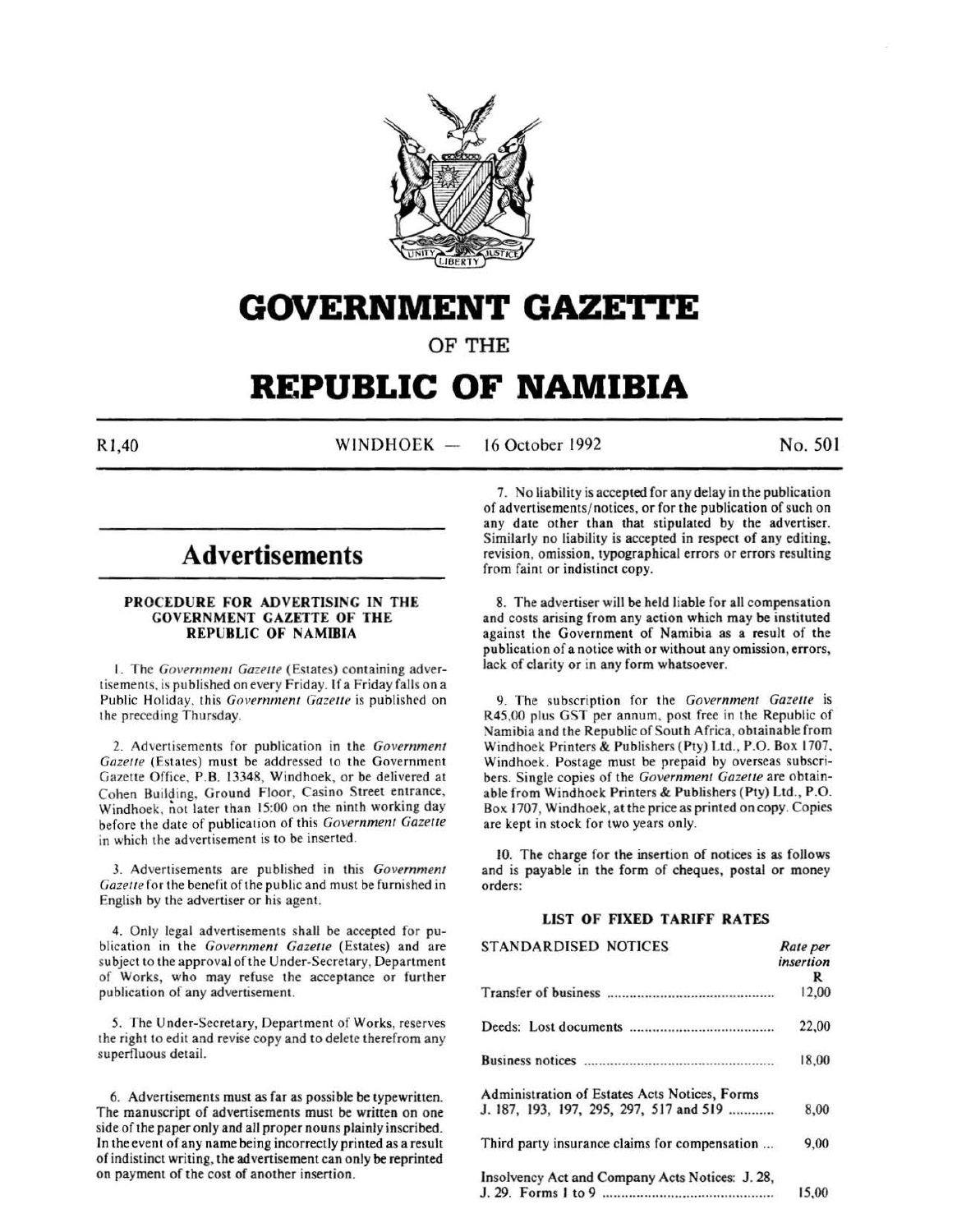-

| $J.B.$ – Forms 2 and 6 – additional statements<br>according to word count table, added to the basic<br>traffic.                                                                                        |        |
|--------------------------------------------------------------------------------------------------------------------------------------------------------------------------------------------------------|--------|
| Change of name (two insertions)                                                                                                                                                                        | 108,00 |
| Naturalisation notices (including a reprint for the                                                                                                                                                    | 8,00   |
| Unclaimed moneys $-$ only in the Government<br>Gazette, closing date 15 January (per entry of                                                                                                          | 3,00   |
|                                                                                                                                                                                                        | 18,00  |
|                                                                                                                                                                                                        | 8,00   |
| <b>NON-STANDARDISED NOTICES</b>                                                                                                                                                                        |        |
| Company notices:                                                                                                                                                                                       | R      |
| Short notices: Meetings, resolutions, offers of<br>compromise, conversions of companies, voluntary<br>windings-up, et.: closing of members' registers<br>for transfer and/or declarations of dividends | 40,00  |
| Declaration of dividends with profit statements,                                                                                                                                                       | 90,00  |
| Long notices: Transfers, changes in respect of<br>shares or capital, redemptions, resolutions, volun-                                                                                                  | 120,00 |

|                                                                                                                                                                                                                      | 40,00                                       |
|----------------------------------------------------------------------------------------------------------------------------------------------------------------------------------------------------------------------|---------------------------------------------|
| Liquidators' and other appointees' notices                                                                                                                                                                           | 25,00                                       |
| SALES IN EXECUTION AND OTHER PUBLIC SALES:                                                                                                                                                                           |                                             |
|                                                                                                                                                                                                                      | 65,00                                       |
| Public auctions, sales and tenders:<br><b>ORDERS OF THE COURT:</b>                                                                                                                                                   | 22,00<br>54,00<br>82,00                     |
| Provisional and final liquidations or sequestra-<br>tions<br>Reduction or change in capital mergers, offers of<br>Judical managements, curator bonis and similar<br>Supersession and discharge of petitions (J. 158) | 50,00<br>120,00<br>120,00<br>15.00<br>15,00 |

II. The charge for the insertion of advertisements other than the notices mentioned in paragraph 10 is at the rate of R3,00 per em double column. (Fractions of a em must be calculated as a em).

12. No advertisements shall be inserted unless the charge is prepaid. Cheques, drafts, postal or money orders must be made payable to the Under-Secretary, Department of Works, Private Bag 13348, Windhoek.

# FORM J 187

# LIQUIDATION AND DISTRIBUTION ACCOUNTS IN DECEASED ESTATES LYING FOR INSPECTION

In terms of section 35(5) of Act 66 of 1965, notice is hereby given that copies of the liquidation and distribution accounts (first and final, *unless otherwise stated)* in the estates specified. below will be open for the inspection of all persons interested therein for a period of 21 days (or shorter or longer if *specially stated)* from the date specified or from the date of publication hereof, whichever may be the later, and at the offices of the Master and Magistrates as stated.

Should no objection thereto be lodged with the Master concerned during the specified period, the executors will proceed to make payments in accordance with the accounts.

226j92 SCHMIDT-DUMONT Helmuth, 030105 01 0004 4, Windhoek. Windhoek. Mr. Klaus Nieft, Agent for the Executrix, c/o Keller & Neuhaus Trust Co. (Pty) Ltd., P.O. Box 156, Windhoek, Namibia.

134/92 GROESCHEL Fritz Robert, 431030 01 0001 3, Okahandja. Magdalena Groeschel, 460624 01 0019 8. Okahandja, Windhoek. Mr. K. Nieft,c/o Keller& Neuhaus Trust Co. (Pty) Ltd., P.O. Box 156, Windhoek.

319/92 TECHNAU Anna, 100430 01 0004 8, Swakopmund. Swakopmund, Windhoek. First National Trust, P.O. Box 448, Windhoek.

334/92 VAN DEN BERG Nicolaas Francois, ~ 141108 01 0009 7, No.2 Reuning Street, Klein Windhoek. Windhoek, Windhoek. First National Trust, P.O. Box 448, Windhoek.

328/79 PRETORIUS Bernardus Theodorus, 950620 50 0500 9, Windhoek. Anna Maria Pretorius, 091207 00 0800 4. Rectified. Windhoek, Windhoek. First National Trust, P.O. Box 448, Windhoek.

791/92 KRUGER Hendrik Lambertus, 050922 50 1400 0, No. 68 Dias Street, Windhoek, previously of Stand 495, Boegoeberg Settlement. Windhoek. First National Trust, P.O. Box 1014, Kimberley, 8300.

546/91 STEYN Gerhardus Marthinus, 080926 01 0038, Moedoorwin, Outjo district, P.O. Box 67, Kamanjab. Christina Johanna Sophia Steyn, 140509 01 0004 0. Outjo, Windhoek. The Executor, P.O. Box 17, Kamanjab.

395/91 STUIBLE Knut Erich, born on 7 June 1938, Zirkelschmied Gass No. 9, 8500 Nurnberg, Germany. Grootfontein, Windhoek. C-H. Scriba (Executor), c/o Engling. Stritter & Partners. P.O. Box 43, Windhoek.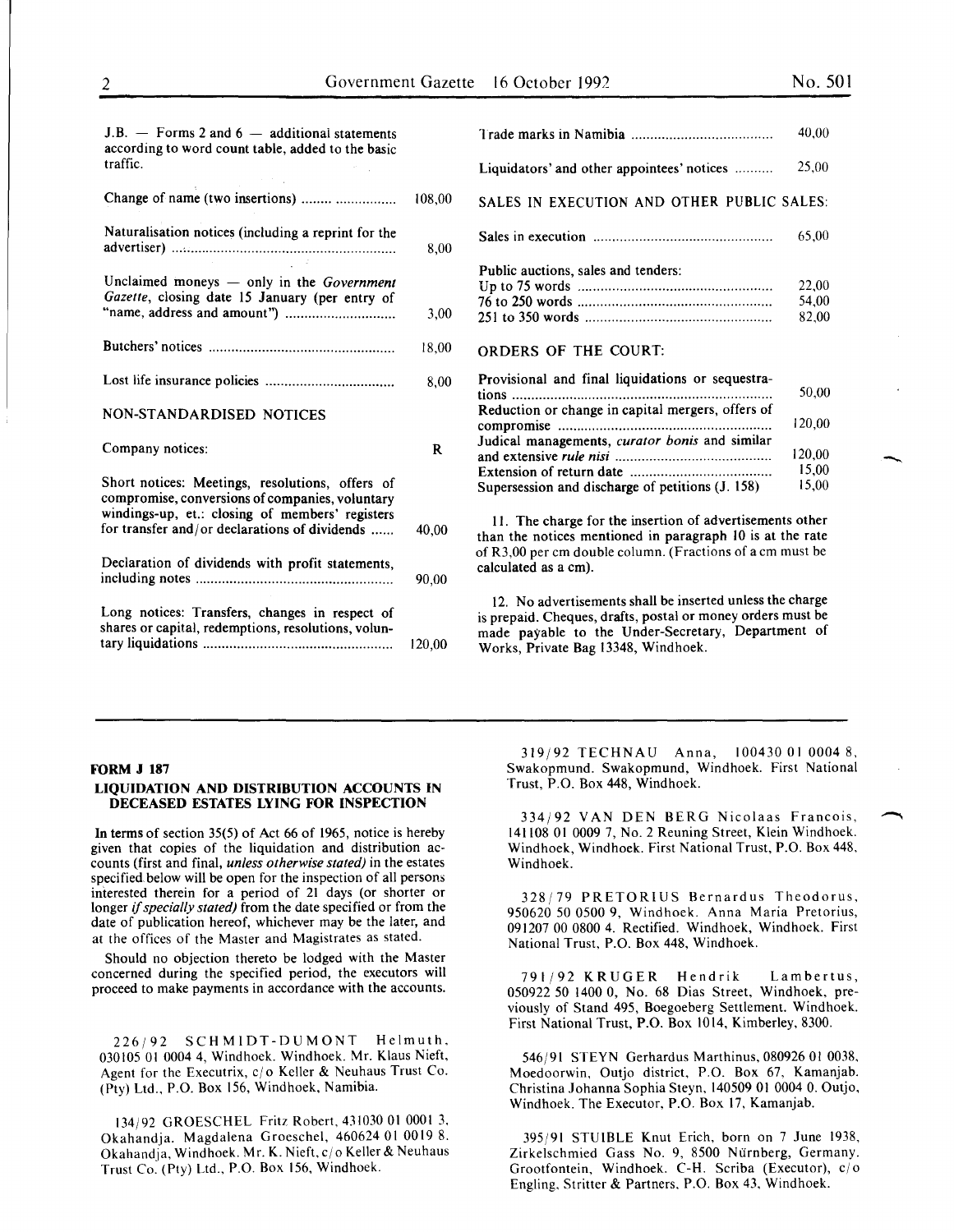369/91 STUIBLE Erich Leonhard, born on 24 January 1909. No. 15 friedrich-Herschel Street, 8000 Munich. Germany. Grootfontein. Windhoek. C-H. Scriba (Executor). c/o Engling, Stritter & Partners, P.O. Box 43, Windhoek.

394;91 STUIBLE Till Heiner Eike, born on 3 January 1941, No. 8 Roder Street, 6200, Wiesbaden, Germany. Grootfontein, Windhoek. C-H. Scriba,  $c/\sigma$  Engling, Stritter & Partners, P.O. Box 43, Windhoek.

50;92 JACOBS Cornelia Margaretha, 270705 01 0006 5, Windhoek. Windhoek, Windhoek. Bank Windhoek Ltd., (Estate and Trust Department), P.O. Box 15. Windhoek.

369;92 PFEIFER Maria Charlotte, 150124 01 0003 8, Swakopmund. Swakopmund, Windhoek. Standard Bank Namibia Ltd., (Registered Bank), Trustee Branch, P.O. Box 2164, Windhoek.

362/92 LOUW Albertina Magdalena, 240728 01 0001 3, Grootfontein. Grootfontein, Windhoek. Standard Bank Namibia Ltd., (Registered Bank), Trustee Branch, P.O. Box 2164. Windhoek.

#### FORM J 193

#### NOTICE TO CREDITORS IN DECEASED ESTATES

All persons having claims against the estates mentioned below are hereby called upon to lodge their claims with the executors concerned, whithin 30 days (or otherwise as indicated) calculated from the date of publication hereof. The information is given in the following order: Estate number, surname and christian names, date of birth, identity number, last address, date of death; surviving spouse's names, surname, date of birth and identity number; name and address of executor or authorised agent, period allowed for lodgement of *claims* if *other than 30 days.* 

451/92 WEISS Walter Kurt Graca, Windhoek. 4 November 1957, 571104 01 0048 6, Windhoek. 8 September 1992. First National Trust, P.O. Box 448. Windhoek.

543 <sup>1</sup> 90 JIPSEN Hermann Johannes Carl. 9 October 1926, 261009 50 2600 5. 41 St. Michael Road. Tamboerskloof, Cape Town, 3 September 1990. Mr. K. Nieft, co Keller & Neuhaus Trust Co. (Pty) Ltd., P.O. Box 156, Windhoek.

163 192 NIFUWOUDT Tielman. Windhoek. I November 1918, 181101 01 0001 5. Plot 176. Noordoewer II December 1991. Maria Magrietha Gertruida Nieuwoudt, 5 February 1928, 280205 01 0012 3. Arno van Zyl, Hof Street, P.O. Box 525, Springbok, 8240.

438' 92 Wll RTH Karl Wilhelm. Windhoek. 27 September IYII. 110927 01 0002 I. Keetmanshoop. 3 September 1992. Johannes Arnoldus Botha, c<sub>/</sub> o Lentin, Botma & Van den Heever, P.O. Box 38, Keetmanshoop.

388 92 HENNIG (born Schlenther) Hildegard Sophie. Windhoek. II September 1912. 110912 01 0006 7. Swakopmund, 19 July 1992. Standard Bank Namibia Ltd., (Registered Bank), Trustee Branch. P.O. Box 2164. Windhoek.

VAN DEN BERG Mynhard Jacobus. Windhoek. 3 November 1931. 311103 01 0002 I. Farm lntabeni. No. 295, District of Mariental. 12 September 1992. Sussanna Susara van den Berg. Bank Windhoek Ltd., (Estate and Trust Department), P.O. Box 15, Windhoek.

#### FORM 1

#### APPOINTMENT OF TRUSTEES AND LIQUIDATORS AND PROOF OF CLAIMS IN SEQUESTRATED ESTATES OR COMPANIES BEING WOUND UP

Pursuant to sections 40(3), 56(3) and 77 of the Insolvency Act, 1936, sections 129, 179 and 182 of the Companies Act, 1973, notice is hereby given that the persons mentioned below have been appointed trustees or liquidators, as the case may be and the persons indebted to the estates or companies are required to pay their debts to them forthwith unless otherwise indicated.

Meetings of creditors or contributories of the said estates or companies will be held on the dates and at the times and places mentioned below, for proof of claims against the estates or companies, for the purpose of receiving the trustees' or liquidators' reports as to the affairs and conditions of the estates or companies and for giving the trustees or liquidators directions concerning the sale or recovery of any parts of the estates or assets of the companies or concerning any matter relating to the administration thereof.

The particulars are given in the following order: Number of estate/company; name and description of estate/company; name and address of trustee or liquidator and date, hour and place of meeting and period within which debt must be paid, if this is not to be done forthwith.

# KARAKUL SALES (PROPRIETARY) LIMITED (Company No. F1598)

NOTICE IS HEREBY GIVEN pursuant to Section 356(2)( b) of the Companies Act 1973 that at an exraordinary general meeting of shareholders held on 22nd of November 1991. it was resolved as a special resolution that the Company be wound up voluntarily as a members'voluntary winding up and that MR. RICHARD PAUL FROH- $LICH$ , be appointed as Liquidator without providing any security whatsoever to the Master of the Supreme Coart. Windhoek. for the performance of this duty in terms ot the provisions of the Companies Act.

R.P. FROHLICH R.P. FROHLICH & CO. P.O. Box 1374 Windhoek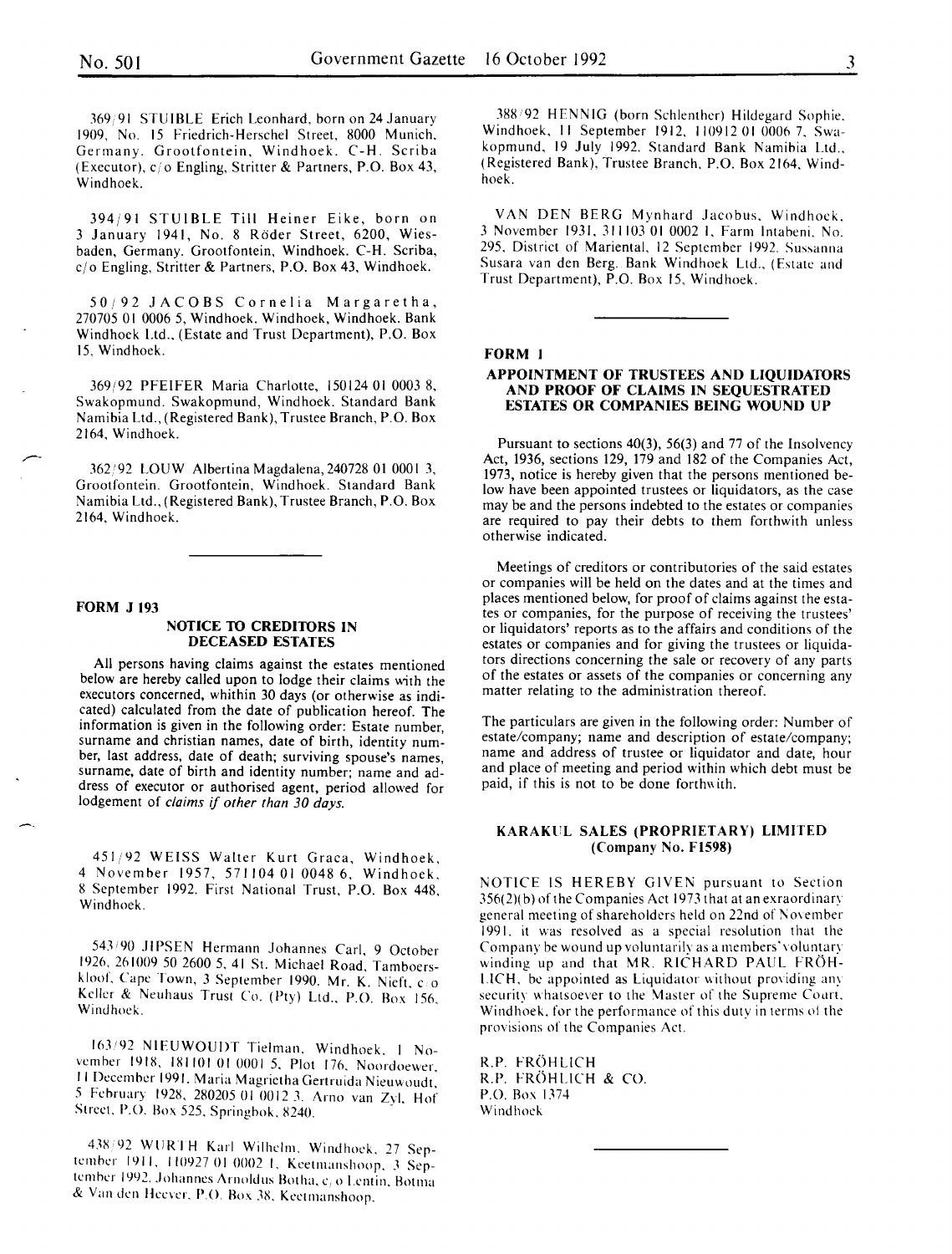#### FORM 2

#### MEETING OF CREDITORS IN SEQUESTRATED ESTATES OR COMPANIES BEING WOUND UP

Pursuant to section 41 and 42 of the Insolvency Act, 1936, section 179 and 182 of the Companies Act, 1926, and section 339 and 366 of the Companies Act, 1973, notice is hereby given that a meeting of creditors will be held in the sequestrated estate or companies being wound up mentioned below, indicating the number of estate/company: the name and description of estate/company; the date, hour and place of meeting and the purpose of meeting.

Meetings in a place in which there is a Master's Office, will oc held before the Master; elsewhere they will be held before the Magistrate.

WI 91 Insolvent Estate Jacobus Johannes Nicolas Lourens, 27 July 1947. 28th October 1992, at 10:00 at the Office of the Master of the High Court. Second Meeting of Creditors.

#### FORM 4

# LIQUIDATION ACCOUNTS AND PLANS OF DISTRIBUTION OR CONTRIBUTION IN SEQUESTRATED ESTATES OR COMPANIES BEING WOUND UP

Pursuant to section 108(2) of the Insolvency Act, 1936, section 136(2) of the Companies Act, 1926, and section 406(3) of the Companies Act, 1973, notice is hereby given that the liquidation account and plans of distribution or contribution in the estates or the companies mentioned below will lie open for inspection by creditors or contributories at the offices of the Master and the Magistrates stated therein, for a period of 14 days, or for such a period as stated therein, from the dates mentioned below or from the date of publication hereof, whichever may be the later date.

W21/91 Windhoek Observer (Pty) Ltd. (In Liquidation. Second Liquidation & Distribution Account. At the office of the Master of the High Court, Windhoek for a period of 14 days as from the 16th October 1992. I.R. McLaren, Liquidator, Investment Trust Co. (Pty) Ltd., P.O. Box 21204, Windhoek. Investment Trust Co. (Pty) Ltd., P.O. Box 21204, Windhoek.

W24/85 Insolvent Estate J.O. Marais. Fourteenth Liquidation & Distribution Account. At the office of the Master of the High Court, Windhoek for a period of 14 days as from the 16th October 1992. I.R. McLaren, Trustee, Investment Trust Co. (Pty) Ltd., P.O. Box 21204, Windhoek.

W5/92 Auto Park (Pty) Ltd., (In Liquidation). First Liquidation & Distribution Account. At the office of the Master of the High Court, Windhoek for a period of 14 days as from the 16th October 1992. D.J. Bruni, Liquidator, Investment Trust Co. (Pty) Ltd., P.O. Box 21204, Windhoek.

### NOTICE OF TRANSFER OF BUSINESS

BE PLEASED TO TAKE NOTICE that Application will be made 14 (FOURTEEN) days after publication of this notice to the Licensing Court at Windhoek for the transfer of a Motor Garage Licence, held by O.G. THOMPSON who trades under the name and style of EROS DIENS-STASIE at Erf 2256, Eros Road, Windhoek to M.C. LOBERT who will continue to carry on trading on the same premises above referred to.

This publication shall also serve as notice being given in terms of Section 46 of the Insolvency Act of 1936.

P.F. KOEP & COMPANY ATTORNEYS FOR APPLICANT 1st Floor, Acme Corner Kasino Street P.O. Box 3516 Windhoek

# NOTICE OF TRANSFER OF BUSINESS

KINDLY TAKE NOTICE that application will be made at the next sitting of the Licensing Court at Rehoboth, for the transfer of a Restaurant Licence held by MR. J.D. OLIVIER who traded under the name and style of REHO GRANDE in Rehoboth, to NICOLAS HERMANUS OLIVIER who will continue to carry on trading in Rehoboth and under the name and style of REHO GRANDE.

This application shall also serve as notice being given in terms of Section 34 of the Insolvency Act of 1936.

N.H. OLIVIER P.O. Box 4123 Rehoboth

# TRANSFER OF LICENCE

BE PLEASED TO TAKE NOTICE that application will be made at the next Special Sitting of the Licensing Court, Windhoek for the transfer of the Butcher (Retail) Licence held by WILLEM FREDERICK LOUW who traded under the name and style of FLAMINGO BUT-CHERY, Erf No. 3897, Chrysler Street, Khomasdal, Windhoek to SAREL JACOBUS KOORTZEN and HENDRIK JOHANNES SCHLECTER who will carry on business for their own account under the same name and address.

This publication shall also serve as notice being given in terms of Section 34 of the Insolvency Act No. 27 of 1936.

(Sgd.) M.G. ERASMUS MULLER & BRAND Sokolic Building *c!* o John Meinert & Stlibcl Street Windhoek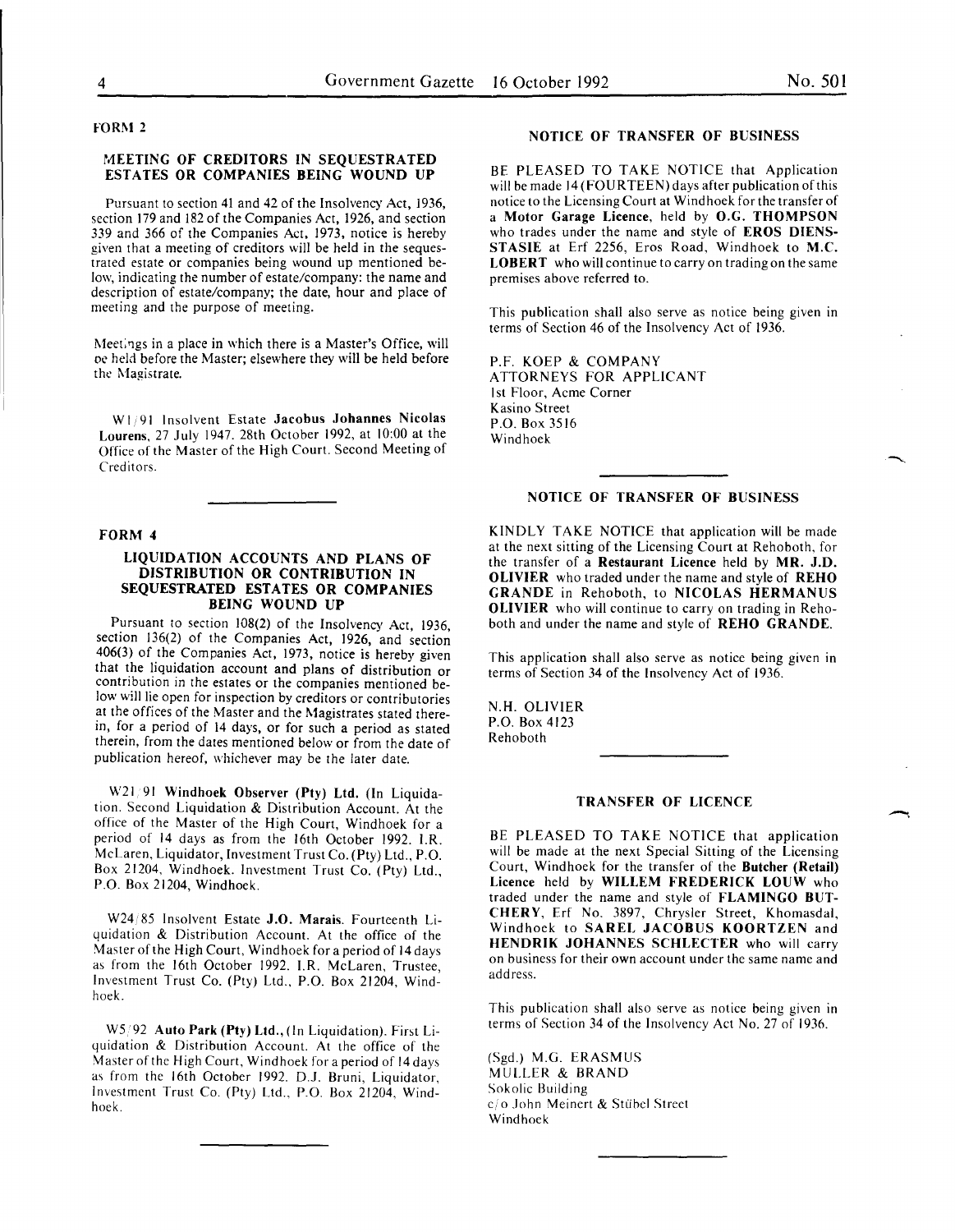# TRANSFER OF LICENCE

BE PLEASED TO TAKE NOTICE that application will be made at the next Special Sitting of the Licensing Court, Windhoek for the transfer of the Business, Restaurant (Take-away), Tobacco (Retail), Mineral Water (sealed containers) and General Dealers (Retail) Licences held by F.D. MERORO who traded under the name and style of E.L. MONDO TAKE-AWAYS, Erf 4071, Dawid Goreseb Street, Katutura, Windhoek to LONA NEL who will carry on business for her own account under the name L.N. TAKE-AWAYS, Windhoek and at the same address.

This publication shall also serve as notice being given in terms of Section 34 of the Insolvency Act No. 27 of 1936.

(Sgd.) M.G. ERASMUS MULLER & BRAND Sokolic Building c/o John Meinert & Stübel Street Windhoek

# IN THE HIGH COURT OF NAMIBIA

In the matter between:

| <b>SWA BUILDING SOCIETY</b> | Plaintiff |
|-----------------------------|-----------|
| and                         |           |
| <b>JANJOMOKA KAVARI</b>     | Defendant |

#### NOTICE OF SALE IN EXECUTION

Pursuant to a Judgement of the above Honourable Court granted on the 4th day of September 1992, the following immovable property will be sold without reserve and "voetstoots" by the Deputy Sheriff of the District of Okahandja on Thursday, the 5th day of November 1992, at 16:00, at Erf No. 124, Veddersdal Township, Okahandja.

CERTAIN Erf No. 124, Veddersdal Township;

SITUATE In the Municipality of Okahandja Registration Division "J".

The "Conditions of Sale-in-Execution" will lie for inspection at the office of the Deputy Sheriff at Windhoek and at the Head Office of Plaintiff at Windhoek and Plaintiff's Attorneys, Fisher, Quarmby & Pfeifer, at the undermentioned address.

DATED at WINDHOEK this 6th day of October 1992.

(Sgd.) E.H. PFEIFER FISHER. QUARMBY & PFEIFER ATTORNEYS FOR PLAINTIFF 1st Floor SWABS Building Post Street P.O. Box 37 Windhoek

# IN THE MAGISTRATE'S COURT OF WINDHOEK

HELD AT WINDHOEK CASE NO.: 64/91

In the matter between:

| SWA BUILDING SOCIETY | Plaintiff |
|----------------------|-----------|
| and                  |           |
| THEOBALD NDISIRO     | Defendant |

# NOTICE OF SALE IN EXECUTION

In execution of a Judgement granted by the above Honourable Court, the following property will be sold by public auction by the Court Messenger for the District of Windhoek on Wednesday, the 28th day of October 1992, at 15:00, at Erf No. 1328, (a Portion of Erf No. 1479), Hochlandpark Township.

| CERTAIN | Erf No. 1328, (a Portion of Erf No.<br>1479), Hochlandpark Township; |
|---------|----------------------------------------------------------------------|
| SITUATE | In the Municipality of Windhoek<br>Registration Division "K".        |

with all improvements thereon.

#### CONDITIONS OF SALE:

- I. The Sale is subject to the provisions of the Magistrate's Court Act No. 32 of 1944 as amended, and the property will be sold "voetstoots" according to the existing title deed.
- 2. One-tenth of the purchase price shall be payable immediately after the Sale in cash, the balance together with interest thereon at 21% against transfer, which transfer shall be given without delay.
- 3. With improvements on the property although no warranty is given in this regard.
- 4. The complete Conditions of Sale will be read out at the time of the sale, and may be inspected beforehand at the offices of the Court Messenger. the SWA Building Society and Plaintiff's attorneys at Windhoek.

(Sgd.) E.H. PFEIFER FISHER, QUARMBY & PFEIFER ATTORNEYS FOR PLAINTIFF 1st Floor SWABS Building Post Street P.O. Box 37 Windhoek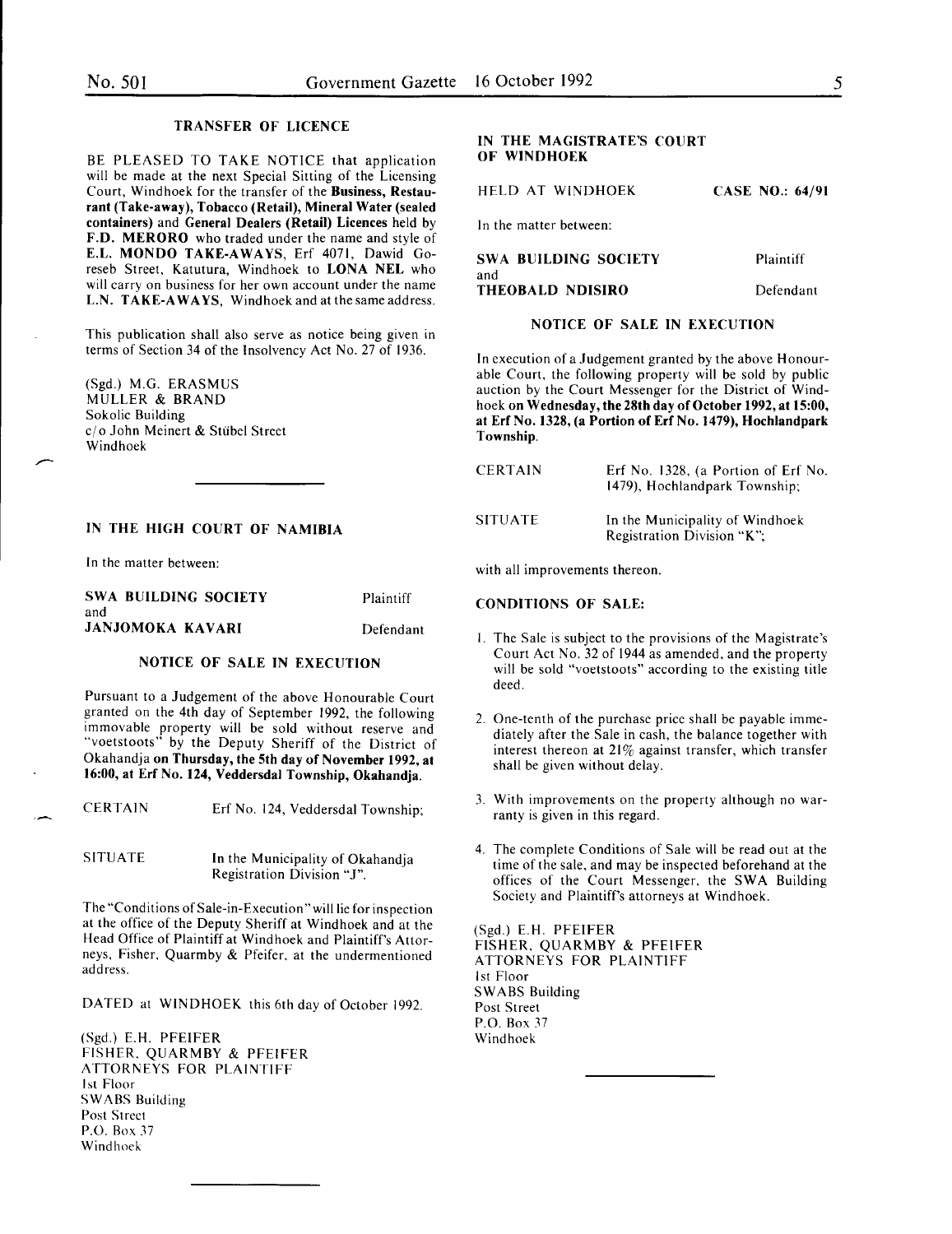In the matter between:

| <b>FIRST NATIONAL BANK OF</b>  | Plaintiff |
|--------------------------------|-----------|
| NAMIBIA LIMITED                | and       |
| <b>JOHAN HENDRIK POTGIETER</b> | Defendant |

# NOTICE OF SALE IN EXECUTION OF IMMOVABLE PROPERTY

In execution of a Judgement of the above Honourable Court in the abovementioned suit, a sale will be held on Tuesday, the 27th of October 1992, at 10:00, at Remaining Portion of Portion 6 (named Smitsdeel) of the farm Berg Aukas No. 593, District of Grootfontein, of the undermentioned immovable property of the Defendant:

| <b>CERTAIN</b>  | Remaining Portion of Portion 6<br>(named Smitsdeel) of the farm Berg<br>Aukas No. 593: |
|-----------------|----------------------------------------------------------------------------------------|
| <b>SITUATED</b> | In the Municipality of Windhoek<br>Registration Division "B", Namibia;                 |
| MEASURING       | 697,0453 hectares                                                                      |
| <b>HELD BY</b>  | Deed of Transfer No. T2984/1989;                                                       |
| BOND NO.        | B3518/1987.                                                                            |

The property shall be sold by the Deputy sheriff of Grootfontein, subject to the Conditions of Sale that may be inspected by the Offices of the Deputy Sheriff, to the highest bidder on the Auction with a reserve price of R80 000,00.

 $10\%$  of the purchase price to be paid in cash on the date of the sale, the balance to be paid against transfer, to be secured by a Bank or Building Society or other acceptable guarantee to be furnished to the Deputy Sheriff within 14 days after the date of sale.

The full conditions of the sale will be read out by the Deputy Sheriff on the day of the sale, but may be inspected at any time prior to the sale at the offices of the Deputy Sheriff or at the offices of the Plaintiff's Attorneys.

DATED at WINDHOEK this 17th day of September 1992.

per: P.F. KOEP P.F. KOEP & COMPANY ATTORNEYS FOR PLAINTIFF 1st Floor, Acme Corner Kasino Street Windhoek

# IN THE MAGISTRATE'S COURT FOR THE DISTRICT OF WINDHOEK

HELD AT WINDHOEK CASE NO.: 9363/91

In the matter between:

STANDARD BANK NAMIBIA LIMITED and MR. VILHO NGHIPONDOKA Plaintiff Defendant

# NOTICE OF SALE IN EXECUTION

In execution of a Judgement granted by the above Honourable Court, the following property will be sold by public auction by the Messenger of Court, Windhoek, on 28th October 1992, at 11:00, at Erf No. 608, Olympia, Windhoek.

| CERTAIN   | Erf No. 608, Olympia, 75 Malcolm<br>Spence Street, Windhoek;    |
|-----------|-----------------------------------------------------------------|
| SITUATE   | In the Registration Division "K".                               |
| MEASURING | 1.197 (one thousand one hundred<br>ninety-seven) square metres; |

The following improvements are on the property (although nothing in this respect is guaranteed): Single-storey dwelling measuring 223 m<sup>2</sup> comprising entrance hall, lounge, diningroom, study, kitchen, four bedrooms, two bathrooms. Flat measuring 35m2 comprising two rooms and bathroom, single garage and separate outside room. Also swimmingpool.

# CONDITIONS OF SALE:

- I. The Sale is subject to the provisions of the Magistrate's Court Act No. 32 of 1944, as amended, and the property will be sold "voetstoots" according to the existing title deed.
- 2. One-tenth of the purchase price shall be payable immediately after the Sale in cash, the balance together with interest thereon at 19,5% against transfer, which transfer shall be given without delay.
- 3. The complete Conditions of Sale will be read out at the time of the sale, and may be inspected beforehand at the offices of the Plaintiff and Plaintiff's attorneys at the undermentioned address, as also at the offices of the Messenger of the Court, Windhoek.

DATED at WINDHOEK this 23rd day of September 1992.

(Sgd.) H-B. GERDES ENGLING, STRITTER & PARTNERS ATTORNEYS FOR PLAINTIFF 5th Floor, CDM Centre **Bülow Street** Windhoek

-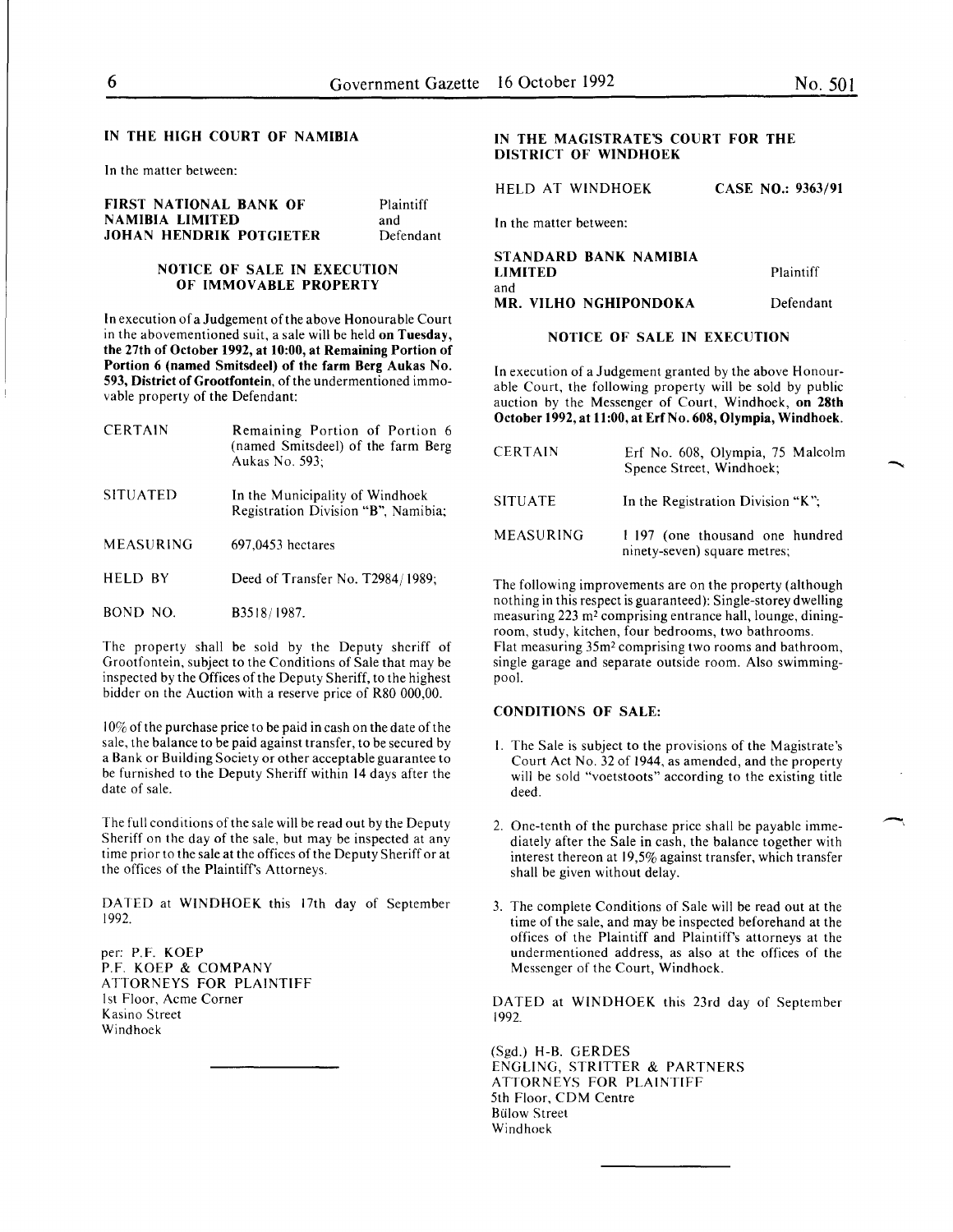In the matter between:

| SWA BUILDING SOCIETY       | Plaintiff |
|----------------------------|-----------|
| and<br><b>ANTON FOUCHE</b> | Defendant |

# NOTICE OF SALE IN EXECUTION

Pursuant to a Judgement of the above Honourable Court granted on the 4th day of September I992, the following immovable property will be sold without reserve and "voetstoots" by the Deputy Sheriff of the District of Windhoek on Thursday, the 5th day of November 1992, at 11:00, at Erf No. 1227, (a Portion of Erf No. 1479), Tauben Street, Hochlandpark Township, Windhoek.

| <b>CERTAIN</b> | Erf No. 1227 (a Portion of Erf No.<br>1479) Hochlandpark Township: |  |  |
|----------------|--------------------------------------------------------------------|--|--|
| <b>SITUATE</b> | In the Municipality of Windhoek<br>Registration Division "K".      |  |  |

The "Conditions of Sale-in-Execution" will lie for inspection at the office of the Deputy Sheriff at Windhoek and at the Head Office of Plaintiff at Windhoek and Plaintiff's Attorneys, Fisher, Quarmby & Pfeifer, at the undermentioned address.

DATED at WINDHOEK this 6th day of October 1992.

(Sgd.) E.H. PFEIFER FISHER, QUARMBY & PFEIFER ATTORNEYS FOR PLAINTIFF 1st Floor SWABS Building Post Street P.O. Box 37 Windhoek

# IN THE MAGISTRATE'S COURT FOR THE DISTRICT OF USAKOS

|  | CASE NO.: 37/1992 |
|--|-------------------|

In the matter between:

BANK WINDHOEK LIMITED Plaintiff and MARTHINUS JOHANNES LOMBARD Defendant

# SALE IN EXECUTION

In execution of a judgement of the above Honourable Court in the above action, a sale without reserve of the following immovable property will be held on 28 October 1992, at 16:00, in front of the Magistrate's Court at Usakos.

I. CERTAIN Portion 8 of the Farm Usakos West No. 65, Registration Division "H";

MEASURING 25,0807 Hectare.

TERMS: 10% of the purchase price and the auctioneer's commission must be paid in cash on the date of the sale. The further terms and conditions of the sale will be read prior to the auction and lie for inspection at the office of the Messenger of the Court of Usakos and at the offices of the execution creditor's attorneys.

DR. WEDER, KRUGER & HARTMANN ATTORNEYS FOR EXECUTION CREDITOR Ground Floor Nimrod Building Kasino Street Windhoek

# IN THE HIGH COURT OF NAMIBIA

In the matter between:

| <b>HENDRIK REINARD</b> |           |
|------------------------|-----------|
| <b>GRYFFENBERG</b>     | Plaintiff |
| and                    |           |
| <b>EDUARD KLASEN</b>   | Defendant |

# NOTICE OF SALE IN EXECUTION

IN THE EXECUTION of Judgement granted by the High Court of Namibia signed by the Registrar of the High Court of Namibia on the 28th day of February I992, the following immovable property will be sold at Erf No. 721 (a Portion of Erf 697), 8th A venue, Okahandja, on Thursday, the 29th day of October 1992, at 16:00.

| <b>CERTAIN</b>   | Erf No. 721 (a Portion of Erf 697)<br>Okahandja Township<br>Registration Division "J"; |
|------------------|----------------------------------------------------------------------------------------|
| <b>SITUATED</b>  | In the Municipality of Okahandja;                                                      |
| <b>MEASURING</b> | 1 240 (one thousand two hundred and<br>forty) square metres;                           |
| HELD BY          | Deed of Transfer No. T3425/1990.                                                       |

# CONDITIONS OF SALE:

The sale takes place subject to the Conditions of Sale, which can be inspected at the offices of the Deputy Sheriff, Windhoek.

DATED at WINDHOEK this 9th day of October 1992.

(Sgd.) B.J. VAN DER MERWE VANDER MERWE-GREEFF Kock & Schmidt Building 26a Garten Street Windhoek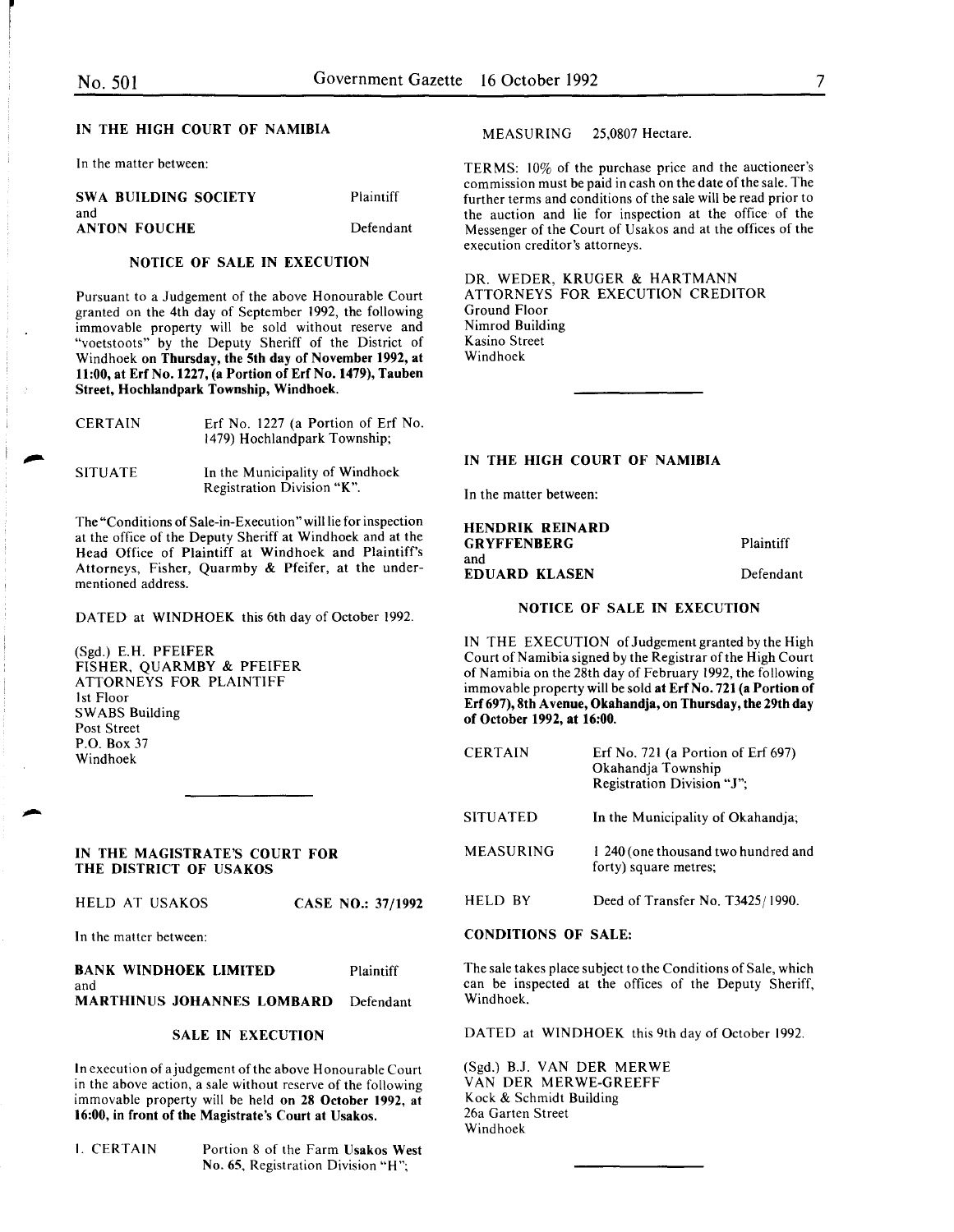In the matter between:

WISPECO (NAMIBIA) (PTY) LIMITED Plaintiff and W. PIENAAR Defendant

# NOTICE OF SALE IN EXECUTION OF IMMOVABLE PROPERTY

In execution of a judgement of the above Honourable Court in the abovementioned suit, a sale will be held on Friday, the 23rd day of October 1992, at 10:00, at Erf 5855, Katutura Township (Extension 1) of the undermentioned property of the Defendant:

| <b>CERTAIN</b>   | Erf No. 5855, Katutura Township<br>$(Extension 1)$ : |
|------------------|------------------------------------------------------|
| <b>SITUATED</b>  | In the district of Windhoek;                         |
| <b>MEASURING</b> | 266 (two hundred and sixty-six)<br>hectares:         |

HELD BY Deed of Transfer No. T2520/1990.

The property shall be sold by the Deputy Sheriff of Windhoek to the highest bidder.

10% of the purchase price is to be paid in cash on the date of the sale, the balance to be paid against transfer, to be secured by a Bank or Building Society or other acceptable guarantee to be furnished to the Deputy Sheriff within fourteen (14) days after the date of the sale.

The full conditions of the sale will be read out by the Deputy Sheriff on the day of the sale, but may be inspected at any time prior to the sale at the offices of the Deputy Sheriff or at the offices of the Plaintiff's attorneys.

DATED at WINDHOEK this 17th day of September 1992.

P.F. KOEP ATTORNEYS FOR PLAINTIFF First Floor Acme Corner Kasino Street Windhoek

# METJE & ZIEGLER LIMITED STATEMENT OF PROFIT AND DIVIDEND ANNOUNCEMENT

The directors have pleasure in announcing that the audited group profits for the year ended June 30, 1992 are as follows:

|                            | 30.6.1992     | 30.6.1991   |
|----------------------------|---------------|-------------|
| Net Income/(Loss)          |               |             |
| before Taxation            | 1 163 469     | (91055)     |
|                            | 547 435       | 818 569     |
|                            | 616 034       | (909624)    |
| Associated Companies       | 50 298        | 23 080      |
|                            | 666 332       | (886544)    |
| Adjustment in respect of   |               |             |
| Outside Shareholders       | 18 925        | 22 175      |
| Net Income/(Loss)          | 647 407       | (908719)    |
| Preference dividends       | 11 000        | 11 000      |
|                            |               |             |
| Profit/(Loss) attributable |               |             |
| to ordinary shareholders   | R.<br>636 407 | R (919 719) |
|                            |               |             |
| Earnings/(Loss) per        |               |             |
| Ordinary Share (Cents)     | 18,4          | (26,5)      |

Declaration of Ordinary Dividend Number 53.

Notice is hereby given that a dividend of 5 cents per share has been declared by the directors on the ordinary shares. The dividend will be payable on or about the 15th December 1992 to ordinary shareholders registered in the books of the company at the close of business on 20th November 1992.

In terms of Namibian income-tax legislation non-resident shareholders' tax is deductible at the rate of 10,0% on dividends payable to shareholders resident outside Namibia.

The Chairman's review, together with the group financial statements for the year ended 30 June 1992 have been despatched to the shareholders.

BY ORDER OF THE BOARD

K.A.H.A.S. VON DER PFORTE **SECRETARY** 

Transfer Secretaries: Ernst & Young P.O. Box 1857 Windhoek Namibia

-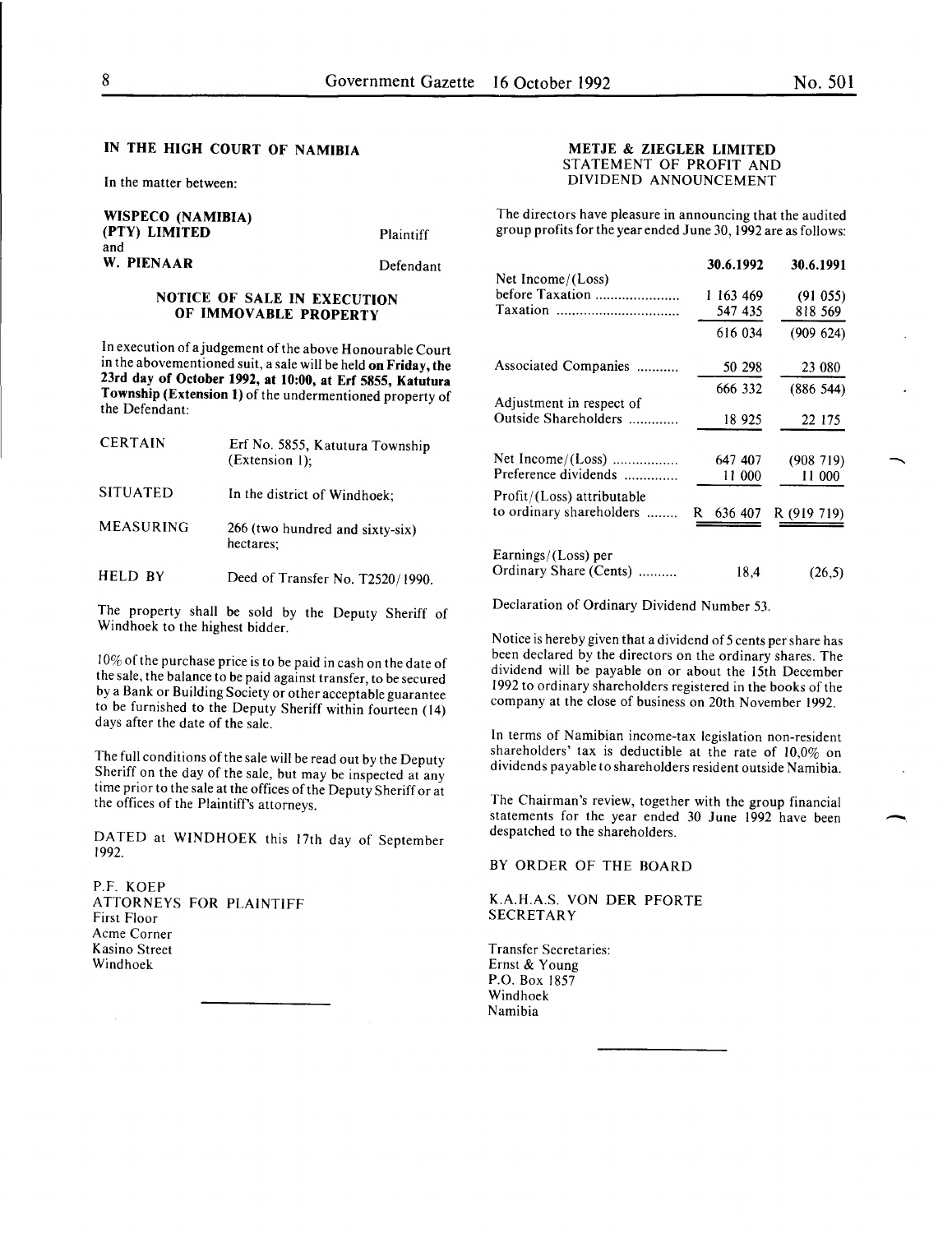In the matter between:

| <b>FIRST NATIONAL BANK</b>   |                  |
|------------------------------|------------------|
| OF NAMIBIA                   | <b>Plaintiff</b> |
| and                          |                  |
| <b>ISAK JACOBUS JOHANNES</b> |                  |
| <b>CLOETE</b>                | Defendant        |

# NOTICE OF SALE IN EXECUTION

Pursuant to a Judgement of the above Honourable Court granted on the 2nd of August 1991, the following immovable property will be sold by the Deputy Sheriff of the District of Rehoboth on Friday, the 6th day of November 1992, at 11:15, in front of the Magistrate's Court, Rehoboth.

| <b>L. CERTAIN</b> | Portion 34 of the Farm Rehoboth<br>Town Land No. 302: |
|-------------------|-------------------------------------------------------|
| MEASURING         | 199,9836 Hectare:                                     |
| 2. CERTAIN        | Farm Arbeidsgenot No. 715;                            |
| MEASURING         | 3 854,4077 Hectare;                                   |
| <b>SITUATE</b>    | All situate in Rehoboth.                              |
|                   |                                                       |

Prospective buyers are specifically warned to sausfy themselves with regard to any improvements which may exist on the property, as such improvements cannot be described here more fully.

Take further notice that the "Conditions of Sale-in-Execution" will lie for inspection at the office of the Deputy Sheriff at Rehoboth and at the Head Office of Plaintiff at Windhoek and Plaintiffs Attorneys, Fisher, Quarmby & Pfeifer, at Windhoek.

DATED at WINDHOEK this 2nd day of October 1992.

(Sgd.) E.H. PFEIFER FISHER, QUARMBY & PFEIFER ATTORNEYS FOR PLAINTIFF 108 SWABS Building Post Street Windhoek

# MINISTRY OF HEALTH AND SOCIAL SERVICES

The UTERE BABY DAY-CARE CENTRE applied for registration as a Welfare Organization in terms of Section 19 of the National Welfare Act 1965 (Act No. 79 of 1965).

The objectives of the organization read as follows:

# To care for infants and toddlers while parents are at jobs; to provide safe, healthy environment.

Any person or persons desiring to raise objections against the registration of the organization, must submit such representations to the Permanent Secretary: Ministry of Health and Social Services, Private Bag 13198, Windhoek, within twenty-one days as from the date of this advertisement.

#### NOTICE OF TRANSFER OF BUSINESS

TAKE NOTICE that JAMES S. WELSCH and BERNARDO J. RICHARDS intend to alienate and dispose of the business being conducted by them under the name and style of HOTEL RESTAURANT ATLANTA at Erf No. 211, Roon Street, Swakopmund to and in favour of JEFFREY ALAN WELSCH who shall carry on the aforesaid business for his own account under the same name on the aforesaid premises, and this publication shall serve as due notice having been given in terms of Section 34 of the Insolvency Act No. 24 of 1936, and furthermore that after publication of this notice the said JEFFREY ALAN WELSH shall apply to the Magistrate for the district of Swakopmund for the transfer of the trading licences in respect of the aforesaid business into his name.

DATED at SWAKOPMUND this 25th day of September 1992.

AHRENS & CO. ATTORNEYS FOR THE PARTIES P.O. Box 1261 32 Post Street Swakopmund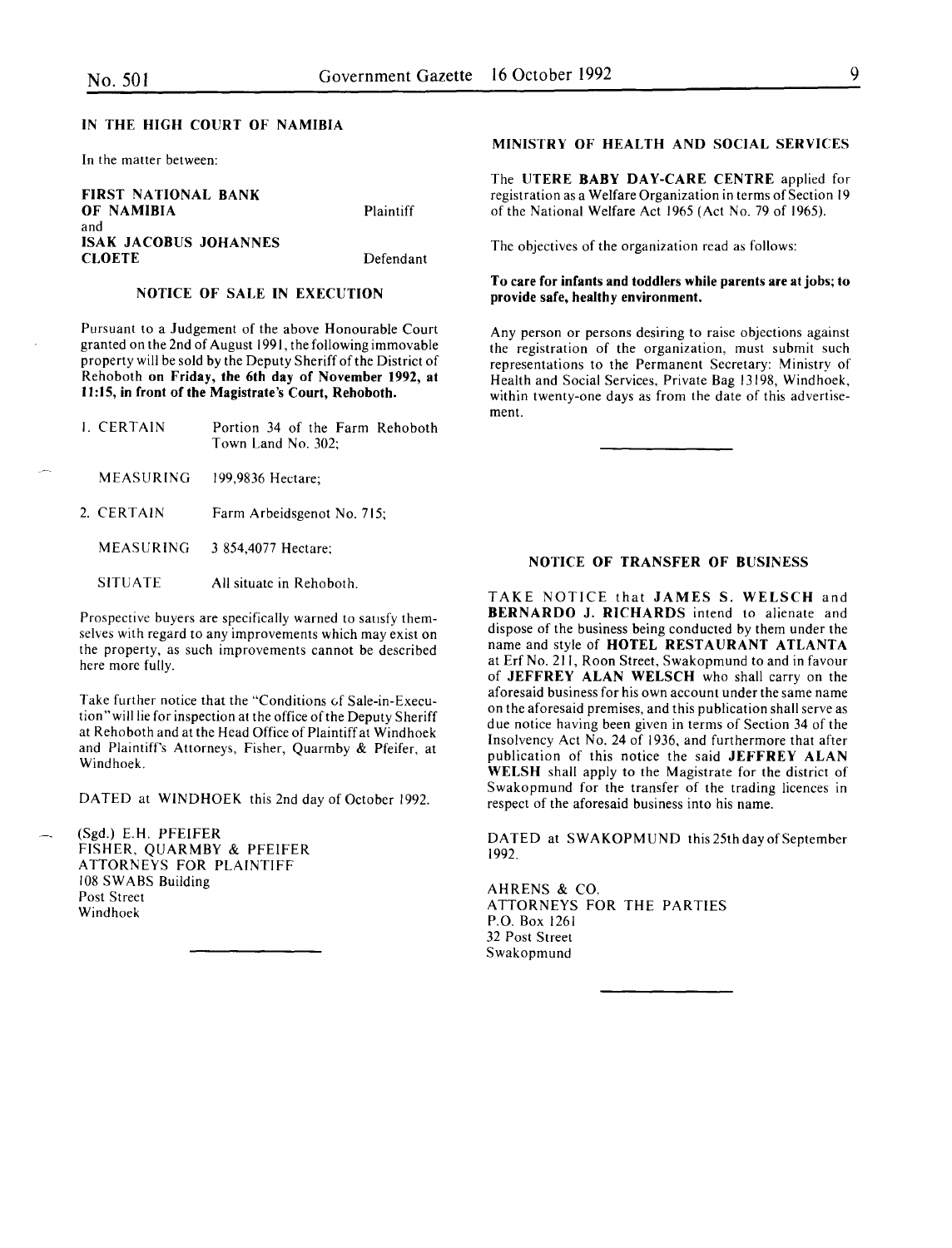# THE ALIENS ACT, 1937 NOTICE OF INTENTION OF CHANGE OF SURNAME

I, RUBEN EINO, residing at Flat No. 21, Kornalyn Street, and employed by UNFPA as a Programme Oficer, intend applying to the Minister of Home Affairs for authority under section 9 of the Aliens Act, 1937, to assume the surname AMAAMBO for the reasons that EINO is my father's christian name.

I previously bore the names RUBEN EINO.

Any person who objects to my assumption of the said surname of **AMAAMBO**, should as soon as may be lodge his/ her objection, in writing, with a statement of his/ her reasons therefor, with the Magistrate of Windhoek.

(Sgd.) R. EINO Dated: 30 September 1992

# THE ALIENS ACT, 1937 NOTICE OF INTENTION OF CHANGE OF SURNAME

I, MIRIAM FRIEDA GOTTLIEB, residing at Erf 7545, Dorp Street, Katutura, and employed by the Ministry of Health and Social Services, intend applying to the Minister of Home Affairs for authority under section 9 of the Aliens Act, 1937, to assume the surname NANGOLO for the reasons that GOTTLIEF is my father's name and not his surname.

I previously bore the names MIRIAM FRIEDA GOTTLIEB.

Any person who objects to my assumption of the said surname of NANGOLO, should as soon as may be lodge his/her objection, in writing, with a statement of his/her reasons therefor, with the Magistrate of Windhoek.

(Sgd.) M.F. GOTTLIEB Dated: 30 September 1992

# THE ALIENS ACT, 1937 NOTICE OF INTENTION OF CHANGE OF SURNAME

I, LINDA JESAYA, residing at Onaanda, and employed as a teacher at the Ministry of Education, intend applying to the Minister of Home Affairs for authority under section 9 of the Aliens Act, 1937, to assume the surname IIPUMBU for the reasons that I previously used my father's name as my surname. I want to use his surname from now on.

I previously bore the names LINDA JESAYA.

Any person who objects to my assumption of the said surname of **IIPUMBU**, should as soon as may be lodge his/ her objection, in writing, with a statement of his/ her reasons therefor, with the Magistrate of Ondangwa.

(Sgd.) L. JESAYA P.O. Box 428 Oshakati Dated: 29 September 1992

# THE ALIENS ACT, 1937 NOTICE OF INTENTION OF CHANGE OF SURNAME

I, JOHANNES AKSER, residing at Oshakati and presently a student at Oshakati Secondary School. intend applying to the Minister of Home Affairs for authority under section 9 of the Aliens Act, 1937, to assume the surname AMUKUGO for the reasons that I use the surname AMUKUGO in my driver's licence and other documents.

I previously bore the names JOHANNES AKSER.

Any person who objects to my assumption of the said surname of AMUKUGO, should as soon as may be lodge his/ her objection, in writing, with a statement of his/ her reasons therefor, with the Magistrate of Windhoek.

(Sgd.) J. AKSER P.O. Box 70078 Khomasdal Dated: 28 September 1992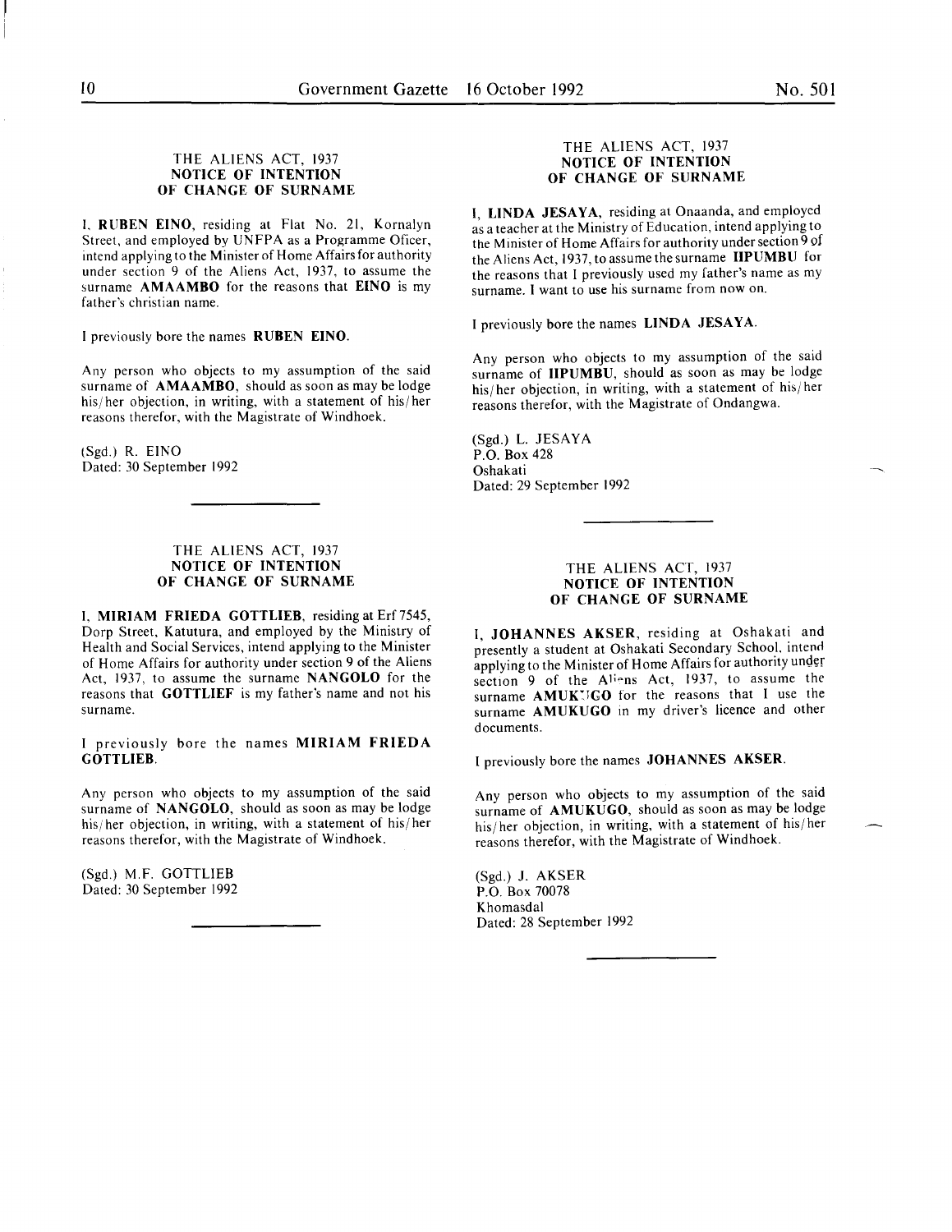# THE ALIENS ACT, 1937 NOTICE OF INTENTION OF CHANGE OF SURNAME

I, VENASIUS PEUS, residing at Erf 8486, Shandubala, and employed by the Ministry of Education as a District Literacy Organizer, intend applying to the Minister of Horne Affairs for authority under section 9 of the Aliens Act, 1937, to assume the surname NDINOMWA for the reasons that why I am changing this surname, I did use it for the sake of my parents' relative security, during the liberation struggle when I was captured and detained by the S.A. Regime.

I previously bore the names VENASIUS PEUS.

Any person who objects to my assumption of the said surname of NDINOMWA, should as soon as may be lodge his/her objection, in writing, with a statement of his/her reasons therefor, with the Magistrate of Windhoek.

(Sgd.) P. VENASIUS P.O. Box 501 Ombalantu Dated: 6 March 1992

# THE ALIENS ACT, 1937 NOTICE OF INTENTION OF CHANGE OF SURNAME

I, ESTER MALAKJA. residing at Windhoek West, and employed as a Security Guard at the Katutura Hospital, intend applying to the Minister of Home Affairs for authority under section 9 of the Aliens Act, 1937, to assume the surname DAVID for the reasons that I erroneously used my father's name as my surname.

I previously bore the names ESTER MALAKJA.

Any person who objects to my assumption of the said surname of DAVID, should as soon as may be lodge his/ her objection, in writing, with a statement of his/ her reasons therefor, with the Magistrate of Windhoek.

(Sgd.) E. MALAKJA Dated: 23 September 1992

#### THE ALIENS ACT, 1937 NOTICE OF INTENTION OF CHANGE OF SURNAME

I. ROSALIA ELIASER, residing at No. 3 Jan Brand Street, Klein Windhoek, and presently unemployed, intend applying to the Minister of Home Affairs for authority under section 9 of the Aliens Act, 1937, to assume the surname NANGHAMA for the reasons that I used my father's name as my surname in the past. I want to use his correct surname which is NANGHAMA.

I previously bore the names ROSALIA ELIASER.

Any person who objects to my assumption of the said surname of NANGHAMA, should as soon as may be lodge his/her objection, in writing, with a statement of his/ her reasons therefor, with the Magistrate of Windhoek.

(Sgd.) R. ELIASER Dated: 28 September 1992

# THE ALIENS ACT, 1937 NOTICE OF INTENTION OF CHANGE OF SURNAME

I, SAKARIA MATIAS, residing at Ondangwa and employed as a mechanic at Ondangwa, intend applying to the Minister of Home Affairs for authority under section 9 of the Aliens Act, 1937, to assume the surname SAKA-RIA for the reasons that I want to use my father's rea surname. Matias was his name.

I previously bore the names SAKARIA MATIAS.

Any person who objects to my assumption of the said surname of SAKARIA, should as soon as may be lodge his/her objection, in writing, with a statement of his/her reasons therefor, with the Magistrate of Ondangwa.

(Sgd.) S. MATIAS Dated: 29 September 1992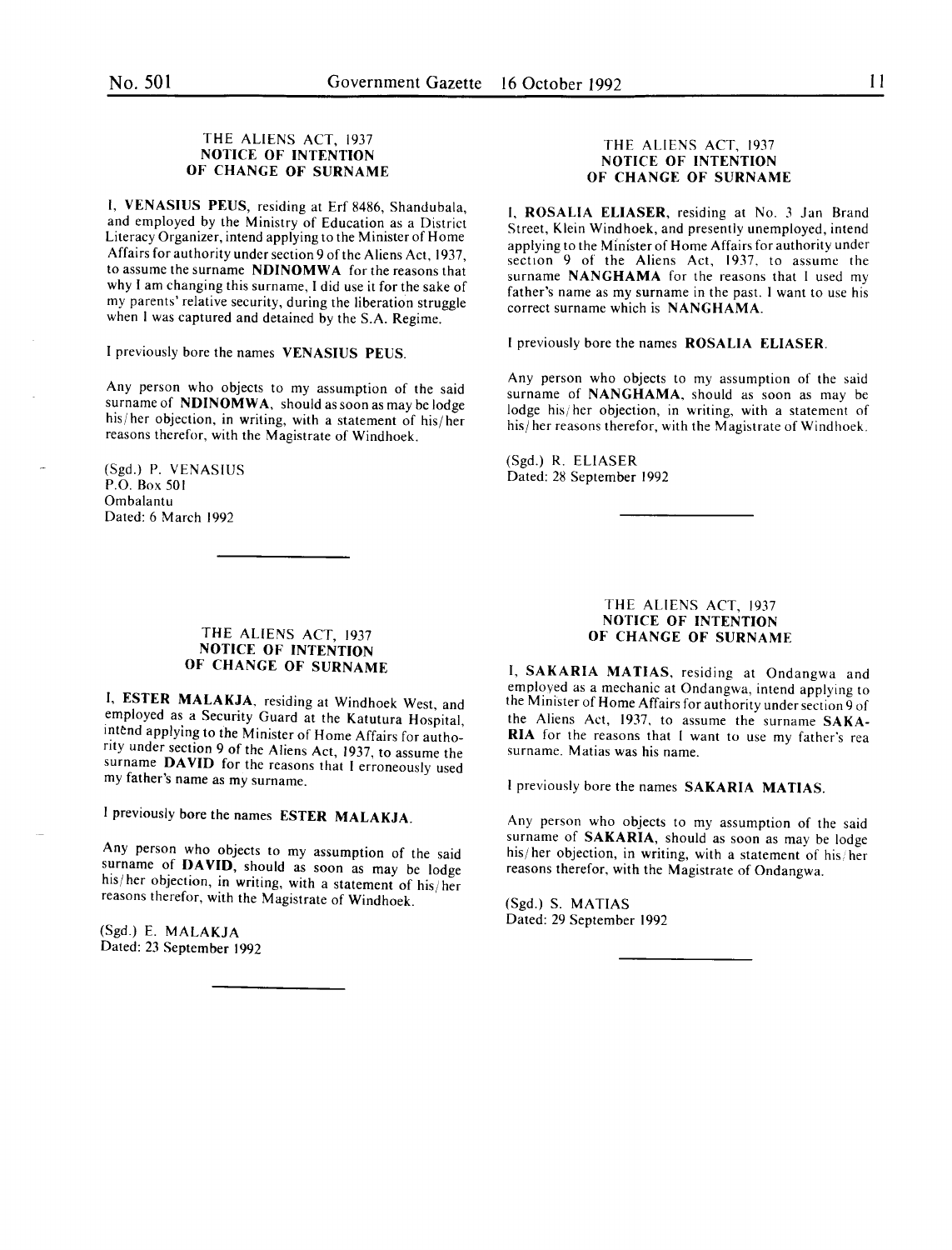THE ALIENS ACT, 1937

# **NOTICE OF INTENTION OF CHANGE OF SURNAME**

I, **TIMOTEUS THOMAS** residing at Onakandi, and carrying on business as a Businessman, intend applying to the Minister of Home Affairs for authority under Section 9 of the Aliens Act, 1937, to assume the surname **AMU-TENYA** for the reasons that **THOMAS** is my father's name.

I previously bore the names **TIMOTEUS THOMAS.** 

I intend also applying for authority to change the surname of my wife **HILENI THOMAS** and minor children **HI-LENI, LUNA** and **SELMA to AMUTENYA.** 

Any person who objects to our assumption of the said surname of **AMUTENYA** should as soon as may be lodge his/her objection, in writing, with a statement of his/her reasons therefor, with the Magistrate of Ondangwa.

(Sgd.) T. THOMAS P.O. Box 289 Ondangwa Dated: 2 October 1992

# THE ALIENS ACT, 1937

# **NOTICE OF INTENTION OF CHANGE OF SURNAME**

I, **FILLEMON KAVIKU** residing at OD 15/12, Katutura, Windhoek and employed as a mechanic, intend applying to the Minister of Home Affairs for authority under Section 9 of the Aliens Act, 1937, to assume the surname **MIEZE** for the reasons that **MIEZE** is my father's surname.

I previously bore the names **FILLEMON KAVIKU.** 

I intend also applying for authority to change the surname of my wife **ERIKA KA VIKU** and minor children **PHILLADELPHIA, HERMIEN, EMMETJIE, EMMENSIA** and **DIMITRIOS to MIEZE.** 

Any person who objects to our assumption of the said surname of **MIEZE** should as soon as may be lodge his/ her objection, in writing, with a statement of his/ her reasons therefor, with the Magistrate of Windhoek.

(Sgd.) F. KAVIKU PjBag 12018 Windhoek Dated: 2 September 1992

# THE ALIENS ACT, 1937

# **NOTICE OF INTENTION OF CHANGE OF SURNAME**

I, **ABRAHAM ANTONIUS** residing at Combat Support Regiment, Otjiwarongo, and employed as a soldier, intend applying to the Minister of Home Affairs for authority under Section 9 of the Aliens Act, 1937, to assume the surname **SHIVOLO** for the reasons that **ANTONIUS** 1s my father's name and **SHIVOLO** his surname.

I previously bore the names **ABRAHAM ANTONIUS.** 

Any person who objects to our assumption of the said surname of **SHIVOLO** should as soon as may be lodge his/ her objection, in writing, with a statement of his/ her reasons therefor, with the Magistrate of Otjiwarongo.

(Sgd.) A. ANTONIUS P.O. Box 1293 Otjiwarongo Dated: 5 October 1992

THE ALIENS ACT, 1937

# **NOTICE OF INTENTION OF CHANGE OF SURNAME**

**I, AMALIA MBENDEKA** residing at Windhoek and employed as an accountant, intend applying to the Minister of Home Affairs for authority under Section 9 of the Aliens Act, 1937, to assume the surname **MUNGHWETELE** for the reasons that **MBENDEKA** is my father's name.

I previously bore the names **AMALIA MBENDEKA.** 

Any person who objects to our assumption of the said surname of **MUNGHWETELE** should as soon as may be lodge his/ her objection, in writing, with a statement of his/her reasons therefor, with the Magistrate of Windhoek.

(Sgd.) A. MBENDEKA P.O. Box 1071 Windhoek Dated: 5 October 1992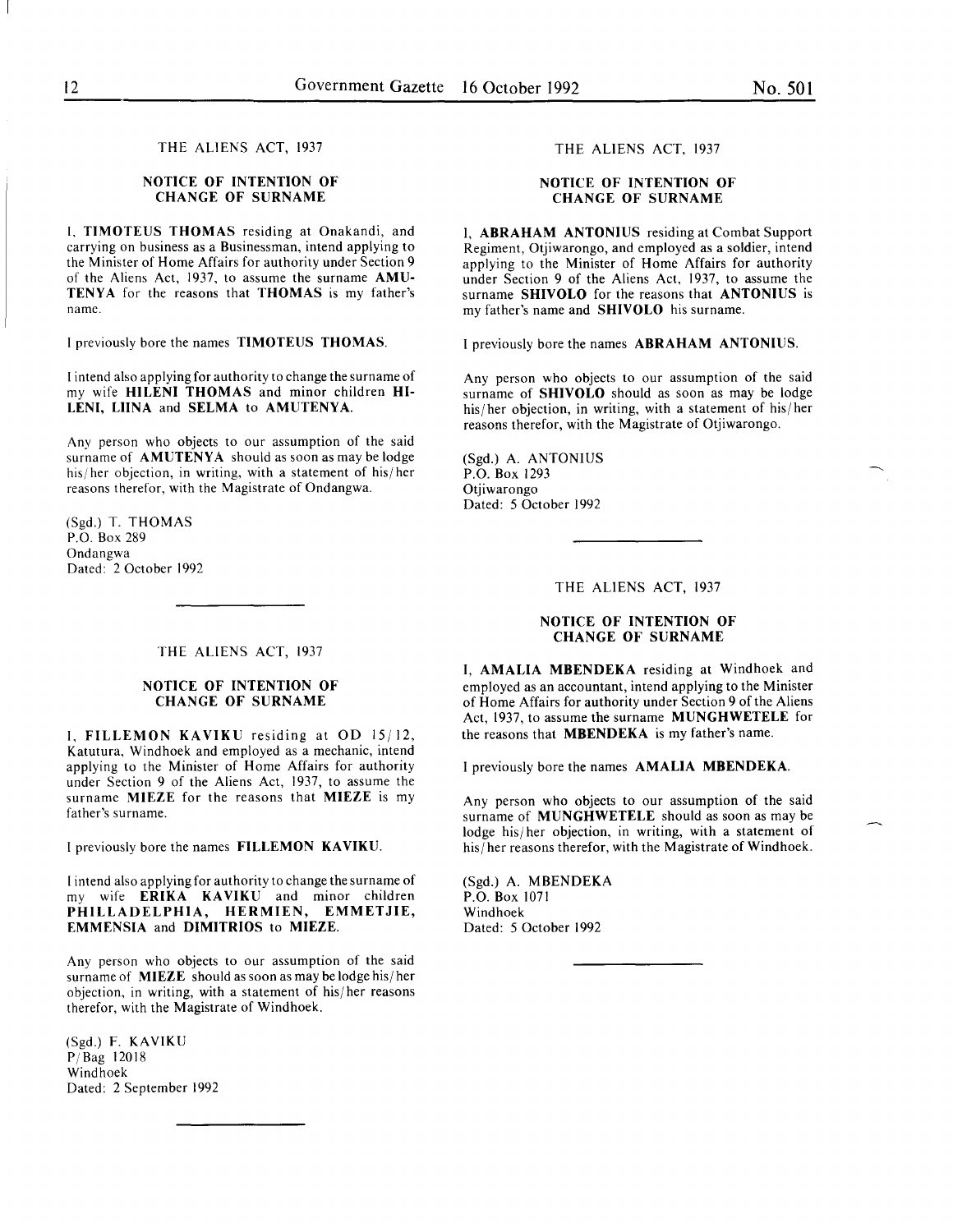# THE ALIENS ACT, 1937

# NOTICE OF INTENTION OF CHANGE OF SURNAME

I, JOSUA JOHANNES residing at Soweto, Katutura, and presently unemployed, intend applying to the Minister of Home Affairs for authority under Section 9 of the Aliens Act. 1937. to assume the surname NEKUNDI for the reasons that I want to use my father's surname. I previously used his name as my surname.

I previously bore the names JOSUA JOHANNES.

Any person who objects to our assumption of the said surname of NEKUNDI should as soon as may be lodge his/ her objection, in writing, with a statement of his/ her reasons therefor. with the Magistrate of Windhoek. '

(Sgd.) J. JOHANNES Dated: 22 September 1992

# THE ALIENS ACT, 1937

# NOTICE OF INTENTION OF CHANGE OF SURNAME

I, PASCAL TIMOTEUS residing at the Military School, Okahandja, and employed as a soldier, intend applying to the Minister of Home Affairs for authority under Section 9 of the Aliens Act, 1937, to assume the surname RWEENYA for the reasons that TIMOTEUS is my father's first name.

I previously bore the names PASCAL TIMOTEUS.

Any person who objects to our assumption of the said surname of **RWEENYA** should as soon as may be lodge his/her objection, in writing, with a statement of his/her reasons therefor, with the Magistrate of Okahandja.

(Sgd.) P. TIMOTEUS Dated: 2 October 1992

#### THE ALIENS ACT. 1937

# NOTICE OF INTENTION OF CHANGE OF SURNAME

I, ALINA DANIEL residing at Oshakati and being a housewife, intend applying to the Minister of Home Affairs for authority under Section 9 of the Aliens Act. 1937. to assume the surname IILEKA for the reasons that DANIEL is my father's surname.

I previously bore the names ALINA DANIEL.

Any person who objects to our assumption of the said surname of **IILEKA** should as soon as may be lodge his/her objection, in writing, with a statement of his/her reasons therefor, with the Magistrate of Windhoek.

(Sgd.) A. DANIEL P.O. Box 69 Oshakati Dated: 2 October 1992

#### THE ALIENS ACT, 1937

# NOTICE OF INTENTION OF CHANGE OF SURNAME

I, AGENUS PAULINUS residing at Erf 1514. Tugela Street, Wanaheda, and presently unemployed, intend applying to the Minister of Home Affairs for authority under Section 9 of the Aliens Act, 1937, to assume the surname KAMENYE for the reasons that PAULINUS is my father's first name.

I previously bore the names AGENUS PAULINUS.

Any person who objects to our assumption of the said surname of KAMENYE should as soon as may be lodge his/her objection, in writing, with a statement of his, her reasons therefor, with the Magistrate of Windhoek. '

(Sgd.) A. PAULINUS P.O. Box 5060 Windhoek Dated: 6 October 1992